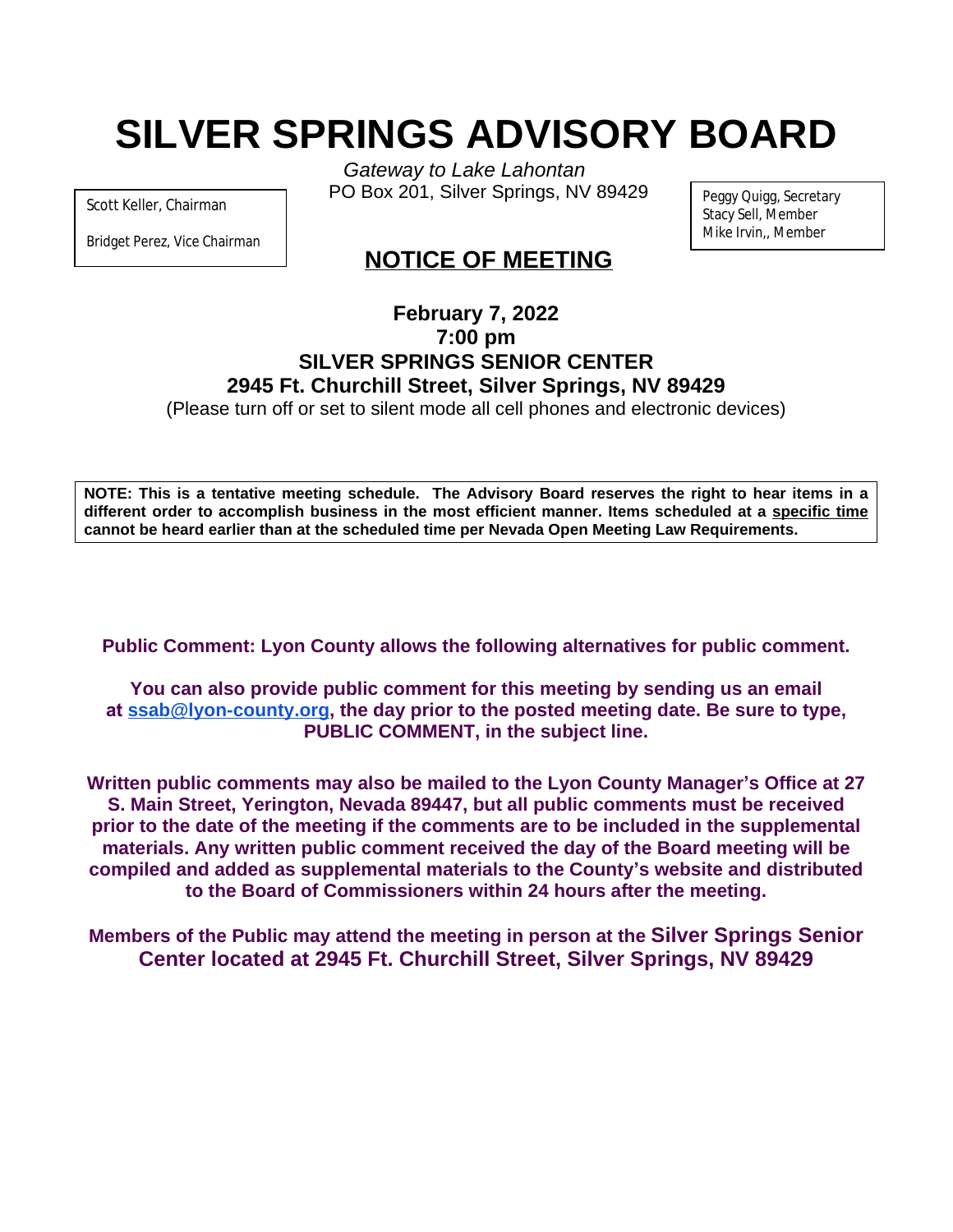#### **AGENDA**

#### **1. Call to order / Pledge of Allegiance**

### **2. Roll call / determination of Quorum/ Certification of Posting**

- **3. Public participation:** Limited to items not on the agenda and within the jurisdiction of this board. Citizens wishing to speak during public participation are asked to state their name for the record and will be limited to 3 minutes. However, the Board reserves the right to reduce or extend this 3 minute time limit, as well as limit the total time for public participation. Public participation may be returned to at any time during the agenda. The same applies to public comment on each agenda item. No action will be taken until an item is properly placed on the agenda.
- **4. Approval of agenda** for the meeting of February 7, 2022. **For Possible Action**
- **5. Approval of minutes** for the meeting of January 3, 2022. **For Possible Action**

#### **6. Community reports:**

This time is reserved for Elected & Appointed officials as well as Community Organizations, there may or may not be a representative present for a report. This list is just a representation and the board reserves the right to add representatives that are present for the meeting. Reports are limited to a 2 minute time limit, however the Board reserves the right to reduce or extend this time limit;

- Lyon County Animal Services
- Silver Springs- Stagecoach Hospital **District**
- Lyon County Library Board
- Silver Springs Area Chamber of **Commerce**
- Central Lyon County Fire District
- Lyon County Sheriff Department
- Lyon County Planning Commissioner(s)
- Lyon County Board of Commissioner(s)
- **7. Public Hearing Items from Planning (Enumeration is how it appears on the Lyon County Planning Commission Agenda)- None**
- **8. Updates / Announcements / Correspondence**
- **9. Chair / Members comments**
- **10. Public participation:** Limited to items not on the agenda and within the jurisdiction of this board. Citizens wishing to speak during public participation are asked to state their name for the record and will be limited to 3 minutes. However, the Board reserves the right to reduce or extend this 3 minute time limit, as well as limit the total time for public